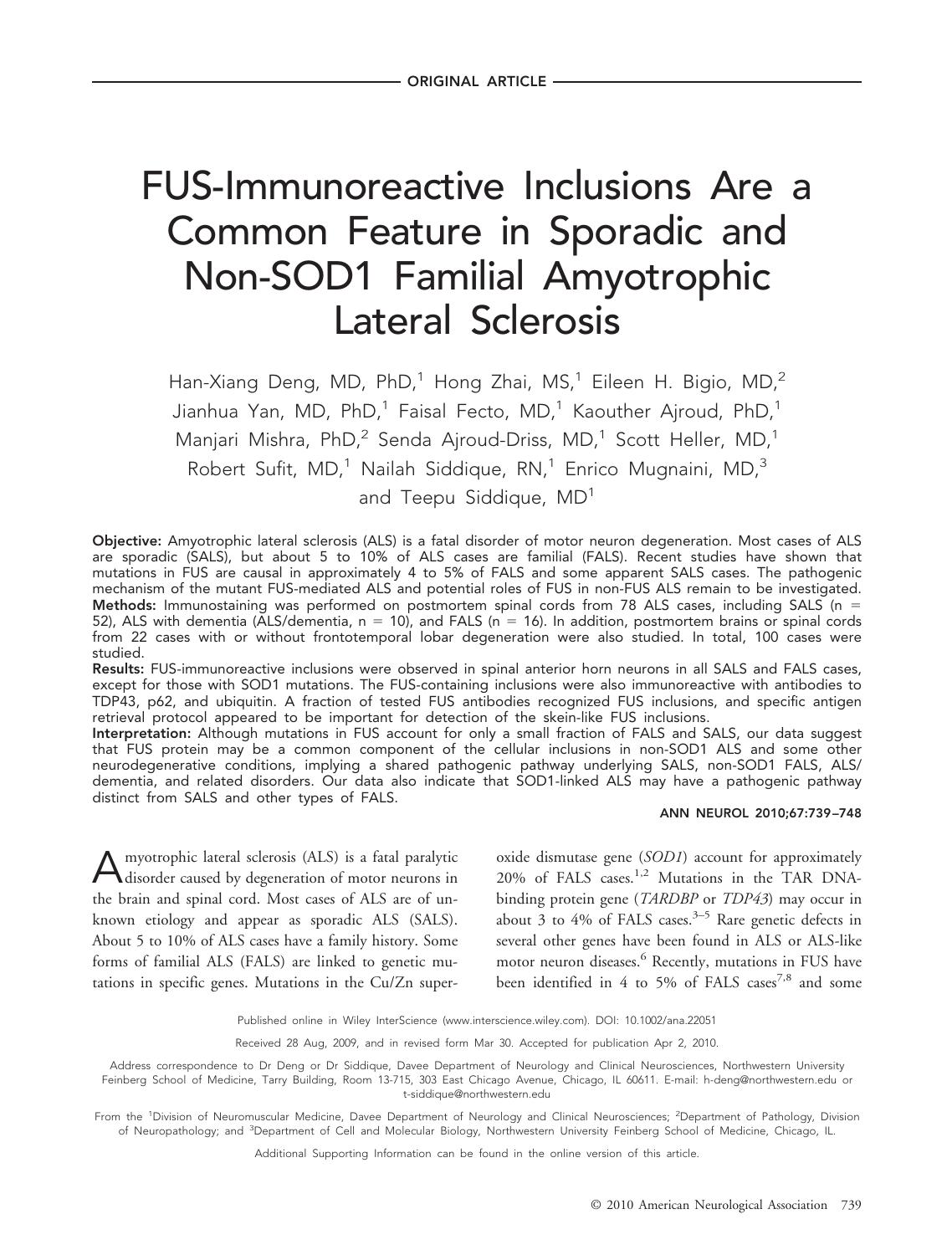SALS cases. $9-14$  Altogether, mutations in specific genes have been identified in about 30% of FALS cases. The causes for the remaining FALS cases have yet to be identified.

In contrast to FALS, the etiology and the pathogenic mechanisms underlying SALS, the most common form of ALS, remain largely unknown. Understanding the causes and pathogenic mechanisms of SALS remains a major challenge.

Protein aggregation has been recognized as a pathological hallmark in several neurodegenerative disorders, such as extracellular amyloid-beta plaques and intracellular tau neurofibrillary tangles in Alzheimer disease, and alpha-synuclein containing Lewy bodies in Parkinson disease.15 In ALS, protein aggregates are most common in spinal motor neurons, and the ubiquitin-immunoreactive and skein-like aggregates are thought to be pathognomic of  $ALS.^{16,17}$  SOD1-immunoreactive aggregates are a prominent pathology in SOD1-mediated ALS, but not in SALS.<sup>18</sup> On the other hand, TDP43-immunoreactive aggregates have been identified in SALS, but not in SOD1- ALS. $^{19,20}$ 

Both TDP43 and FUS are DNA/RNA-binding proteins. They are predominantly present in cell nuclei in physiological condition. However, in neurons with cytoplasmic TDP43 aggregates, nuclear TDP43 is diminished.19,20 It is currently unknown if FUS is involved in the pathogenesis of SALS and other forms of FALS without FUS mutations.

In this study, we analyzed postmortem tissues using immunostaining to explore post-translational involvement of FUS in different types of ALS and other neurodegenerative disorders, as well as neurological disease-free controls.

# Patients and Methods

## Cases

Spinal cord sections from a total of 78 clinically and pathologically diagnosed ALS cases were analyzed using immunostaining in this study. The analyzed ALS cases included SALS  $(n = 52)$ , ALS with dementia (ALS/dementia,  $n = 10$ ), and FALS ( $n =$ 16). We also analyzed frontal lobe or hippocampus sections from patients with frontotemporal lobar degeneration (FTLD) with  $(n = 4)$  or without progranulin mutations  $(n = 5)$ , atypical FTLD with neuronal inclusions composed of an unidentified ubiquitinated protein (aFTLD-U or FTLD-FUS) ( $n = 2$ ), and controls without history of apparent neurological disorders  $(n = 5)$ . Spinal cord controls without motor neuron diseases and other neurological disorders ( $n = 6$ ) were also included in this study. In total, 100 cases were analyzed.

## Genetic Analysis

Genomic DNA was extracted from whole blood, transformed lymphoblastoid cell lines, or tissues by standard methods (Qiagen, Valencia, CA). Exonic DNA fragments of the *TDP43*, *FUS,* and *SOD1* genes were directly sequenced for 24 cases of SALS, 6 cases of ALS/dementia, and 16 cases of FALS, using a CEQ 8000 Genetic Analysis System (Beckman Coulter, Fullerton, CA).

## Immunohistochemistry and Confocal Microscopy

Immunohistochemistry and confocal microscopy were performed using previously described methods.<sup>21</sup> In brief,  $6\mu$ m sections were cut from formalin-fixed, paraffin-embedded spinal cord and brain regions containing frontal lobe or hippocampus. The sections were deparaffinized and rehydrated by passing the slides in serial solutions:  $3 \times$  for 10 minutes each in xylene,  $3 \times$ for 5 minutes each in 100% ethanol,  $3 \times$  for 3 minutes each in 95% ethanol, once for 5 minutes each in 75% ethanol, 50% ethanol, deionized water, and phosphate-buffered saline (PBS). The antigens in the sections were retrieved using a decloaking chamber with a 1X Antigen Decloaker solution (Biocare Medical, Walnut Creek, CA) at 125°C for 20 minutes. The sections were cooled to room temperature for 30 minutes and rinsed with deionized water for 5 minutes. For immunohistochemistry, the endogenous peroxidase activities were blocked with 2% hydrogen peroxide. Nonspecific background was blocked with 1% bovine serum albumin in PBS for 20 minutes at room temperature. An affinity-purified rabbit antihuman FUS polyclonal antibody (11570-1-AP, Proteintech Group, Chicago, IL) at a concentration of  $0.5$  to  $3\mu$ g/ml was applied to the slides and incubated at room temperature for 1 hour. After rinsing the slides  $3 \times$  for 5 minutes each, a biotinylated goat antirabbit immunoglobulin G (IgG) was applied to the slides as the secondary antibody (GR608H, Biocare Medical, Concord, CA). The slides were incubated at room temperature for 30 minutes. The excess secondary antibody was removed by rinsing the slides  $3\times$ , 5 minutes for each time. The signals were detected with peroxidase-conjugated streptavidin (BioGenex, San Ramon, CA) using 3-amino-9-ethylcarbazole as a chromogen. The slides were counterstained with hematoxylin and sealed with Aqua Poly/ Mount (Polyscience, Warrington, PA). The slides were examined and photographed under a light microscope. In addition to the anti-FUS antibody 11570-1-AP, we also tested 8 other anti-FUS antibodies, including A300-292A, A300-293A, A300- 294A, and A300-302A (Bethyl Laboratories, Montgomery, TX), ab23439 (Abcam, Cambridge, MA), sc-25540 and sc-47711 (Santa Cruz Biotechnology, Santa Cruz, CA), and HPA008784 (Sigma-Aldrich, Saint Louis, MO). For confocal microscopy, FUS monoclonal or polyclonal antibodies were used in combination with either mouse anti-TDP43 monoclonal antibody (60019-2-Ig, 6µg/ml, Protein Tech Group, Chicago, IL), rabbit anti-TDP43 polyclonal antibody (10782-2-AP, 5µg/ml, Protein Tech Group), mouse anti-ubiquitin monoclonal antibody (10R-U101B, 3µg/ml, Fitzgerald Industries International, Concord, MA), or mouse anti-p62 monoclonal antibody (H00008878-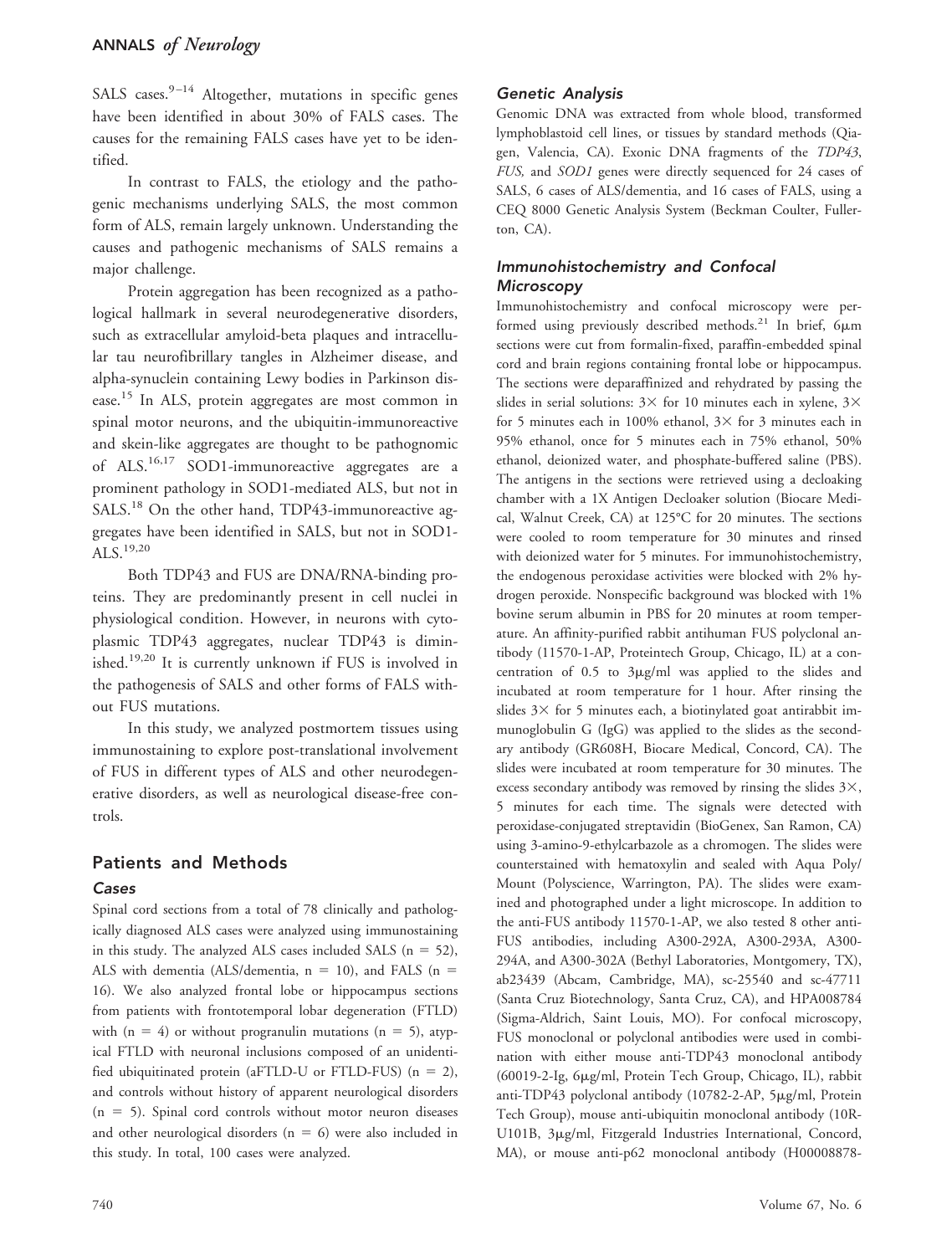M01, 6µg/ml, Abnova Coporation, Taipei, Taiwan) as primary antibodies. Fluorescence signals were detected with donkey antirabbit IgG conjugated with fluorescein isothiocyanate (Thermo Scientific, Rockford, IL) and goat antimouse IgG conjugated with rhodamine (R-6393, Invitrogen, Carlsbad, CA) using an LSM 510 META Laser Scanning Confocal Microscope with the multitracking setting. The same pinhole diameter was used to acquire each channel.

#### Western Blot

Spinal cord tissues from the lumbar sections were washed with  $1 \times$  PBS and incubated with ice cold lysis buffer containing 20mM Tris pH 7.6, 150mM sodium chloride, 1% NP40, 1% sodium dodecyl sulfate, 10% glycerol, 10mM magnesium chloride,  $1 \times$  HaltTM phosphatase inhibitor cocktail (Pierce Biotechnology, Rockford, IL) and proteases inhibitor cocktail (Roche Molecular Biochemicals, Nutley, NJ). The tissues were then homogenized, sonicated for 10 seconds, and centrifugated at 800*g* for 10 minutes at 4°C. The supernatants were removed and were subject to total protein quantification using a BCA kit (Pierce). Twenty micrograms of the whole lysate total protein were separated on 4 to 12% Bis-tris polyacrylamide gel electrophoresis and blotted on PVDF membrane (Millipore, Billerica, MA). Two duplicate membranes were incubated overnight with primary antibodies, either anti-FUS (Proteintech 11570-1-AP) or anti-TDP-43 (Proteintech 10782-2-AP). After washing with tris-buffered saline 0.1% Tween 20, the membrane was incubated with secondary antibody, antirabbit horseradish peroxidase conjugated (BioRad, Hercules, CA) and visualized using an ECL kit (GE Bio-sciences, Piscataway, NJ). The membranes were striped and blotted with an antibody against actin (Sigma). A FUS-positive control was derived from lysate of THP-1, a human monocytic leukemia cell line (sc-2238, Santa Cruz Biotechnology). The molecular weight standard was Novex Sharp Prestained Protein Standards from Invitrogen (LC5800).

#### Results

#### FUS-Immunoreactive Aggregates/Inclusions in SALS, ALS/Dementia, and Non-SOD1 FALS

Sequencing analysis of the *FUS*, *TDP43,* and *SOD1* genes in 46 ALS samples revealed 3 cases with SOD1<sup>A4V</sup> mutation, and 1 case each with  $SOD1^{G85R}$ ,  $FUS^{R521L}$ , or TDP43<sup>G298S</sup> mutation among the 16 FALS cases. No mutations in the *SOD1*, *FUS*, and *TDP43* genes were found in 24 SALS and 6 ALS/dementia cases (unpublished data). Nine antibodies against FUS were initially tested on spinal cord sections of 10 SALS cases (Supplementary Table). Among these antibodies, 2 affinitypurified FUS antibodies against human FUS (11570- 1-AP and HPA008784) revealed FUS-immunoreactive inclusions (Fig 1). Because the antibody 11570-1-AP yielded more robust signals (see Fig 1 and Supplementary Table), it was then used for further analysis throughout this study. Immunohistochemical analysis of the spinal



FIGURE 1: FUS-immunoreactive aggregates/inclusions in spinal cord of sporadic amyotrophic lateral sclerosis (SALS) patients. (A, C) Representative FUS-immunoreactive inclusions detected with antibody 11570-1-AP in several spinal anterior horn neurons of SALS cases. (B) Higher magnification image of the boxed area in A. (D) Representative FUSpositive inclusions detected with antibody HPA008784 in SALS cases. Small arrows in A and C indicate representative neurons with FUS-positive inclusions. Large arrows in B and D indicate neuronal cytoplasmic FUS-positive inclusions. Arrowheads in B and D indicate neuritic FUS-positive inclusions. Bar: A, C = 100 $\mu$ m; D = 25  $\mu$ m.

cord sections revealed that FUS-immunoreactive inclusions were present in some of the surviving spinal anterior horn neurons from all 52 SALS cases, 12 SOD1-negative FALS cases, and 10 ALS/dementia cases (Fig 2 and Supplementary Fig 1), but not in the 4 FALS cases with SOD1 mutations. Previous studies have demonstrated that SOD1/ubiquitin-positive inclusions in spinal motor neurons are a pathological hallmark in ALS patients with SOD1 mutations and in transgenic mice overexpressing mutant SOD1.<sup>18,22</sup> Supporting the notion that the FUSpositive inclusions are absent in SOD1-linked ALS, we found that the ubiquitin-positive inclusions in spinal neurons were FUS-negative in patients with SOD1<sup>G85R</sup> or SOD1<sup>A4V</sup> mutation and in the transgenic mice overexpressing SOD1<sup>G93A</sup> and SOD1<sup>L126Z</sup> (Supplementary Fig 2).21,23 We observed FUS-immunoreactive inclusions in a case with  $FUS^{R521L}$  mutation. Interestingly, we also observed FUS-immunoreactive inclusions in a patient with TDP43G298S mutation. Most of the inclusions were skein-like. Some compact inclusions were also observed. The FUS inclusions appeared to be present predominantly in large anterior horn motor neurons and their neuritic processes (see Figs 1 and 2 and Supplementary Fig 1). Significantly increased FUS staining was also observed in some glial cells. In spinal cord sections with preserved dorsal root ganglia of 1 SALS patient, FUS inclusions were observed in the spinal anterior horn motor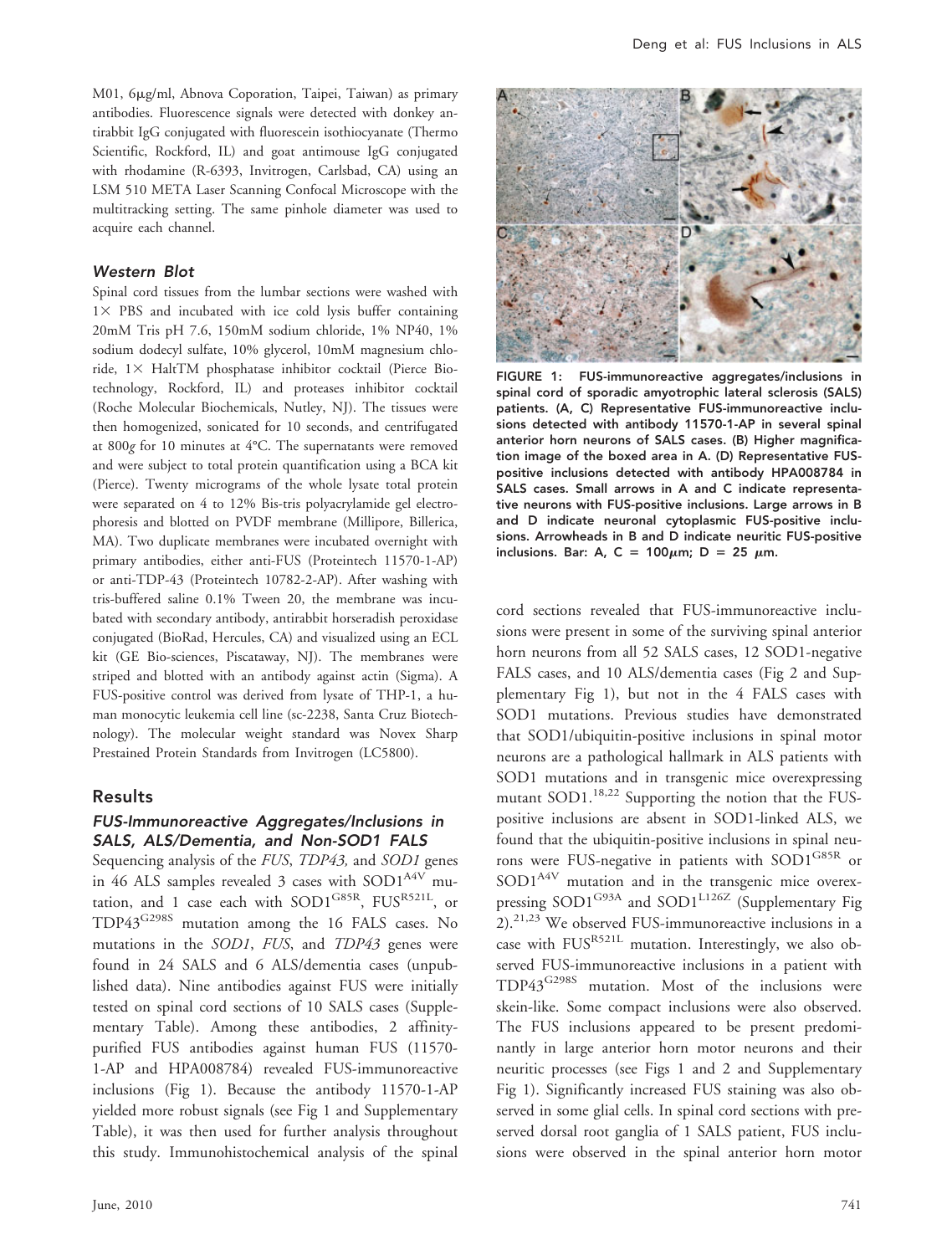

FIGURE 2: Representative FUS-immunoreactive aggregates/inclusions in sporadic amyotrophic lateral sclerosis (SALS), ALS/dementia, and non-SOD1 familial amyotrophic lateral sclerosis (FALS). Human spinal cord sections were analyzed with immunohistochemistry using an affinity purified anti-FUS antibody (11570-1-AP). Representative FUSimmunoreactive aggregates/inclusions are shown here in anterior horn neurons in patients with SALS (A), FALS without known genetic mutations in SOD1, FUS, or TDP43 (B), ALS/dementia (C), FALS with FUSR521L mutation (D), and FALS with TDP43G298S mutation (E). Most of the inclusions were skein-like (A–E), but some of them appeared compact (F). The FUS inclusions were predominantly localized in the large neurons of the anterior horn (A–F). Some glial cells exhibited significantly increased FUS staining (G). No FUS inclusions were found in primary sensory neurons of the dorsal root ganglia (H) of a patient exhibiting FUS inclusions in spinal neurons (A). (I) Representative TDP43 immunoreactive inclusions in spinal cord neurons of SALS patients are shown. Bar,  $50\mu$ m.

neurons, but not in the ganglionic primary sensory neurons. In the motor neurons, the FUS inclusions were located primarily in the cytoplasm and neurites. The shape and distribution pattern of the FUS inclusions were similar to those of TDP43 inclusions observed in non-SOD1 ALS patients.19 The skein-like, cytoplasmic, and neuritic FUS-positive inclusions appeared characteristic in these non-SOD1 ALS cases. Even in some neurons with abundant lipofuscin, these FUS inclusions were apparent (see Supplementary Fig 1U, V). But these inclusions were not observed in 6 spinal cord samples from control cases without ALS (see Supplementary Fig 1W–B).

## Colocalization of TDP43, p62, and Ubiquitin with FUS in Spinal Neuron Inclusions in Non-SOD1 ALS Cases

Because the FUS inclusions were similar in morphology and distribution pattern to the TDP43 inclusions observed in non-SOD1 ALS patients,<sup>19</sup> we tested if FUS and TDP43 were colocalized. Confocal microscopy demonstrated that the FUS-positive inclusions were also immunoreactive with the same TDP43 antibody used to detect TDP43 inclusions in ALS (Fig  $3A-C$ ).<sup>19</sup>

Ubiquitin- and p62-immunoreactive inclusions in anterior horn motor neurons are hallmarks of ALS.<sup>24</sup> To test if the FUS- and TDP43-containing inclusions were also immunoreactive to p62 and ubiquitin, we analyzed inclusions using confocal microscopy. We found that the FUS inclusions were also immunoreactive to p62 (see Fig 3D–F) and ubiquitin (see Fig 3G–I) antibodies. Consistent with the data seen in our immunohistochemical studies, these inclusions were present in cytosol and neurites. Using immunohistochemistry, we observed FUS-positive inclusions in spinal neurons of a patient with TDP43<sup>G298S</sup> mutation (see Fig 2E). Confocal microscopy demonstrated that TDP43-positive inclusions in this patient were also immunoreactive to the anti-FUS antibody (see Fig 3J–L).

As the characteristic skein-like FUS inclusions detected with the FUS antibody 11570-1-AP were also immunoreactive to antibodies against TDP43, ubiquitin, and p62, we further tested by confocal microscopy whether the TDP43- and ubiquitin-positive inclusions could be detected with other commercially available FUS



FIGURE 3: Colocalization of TDP43, p62, and ubiquitin in FUS-positive inclusions. FUS-positive inclusions (green) were also immunoreactive to TDP43, p62, and ubiquitin (red) antibodies (A–I). In a patient with the TDP43G298S mutation, TDP43-positive inclusions (red) were also immunoreactive to the FUS antibody (green) (J–L).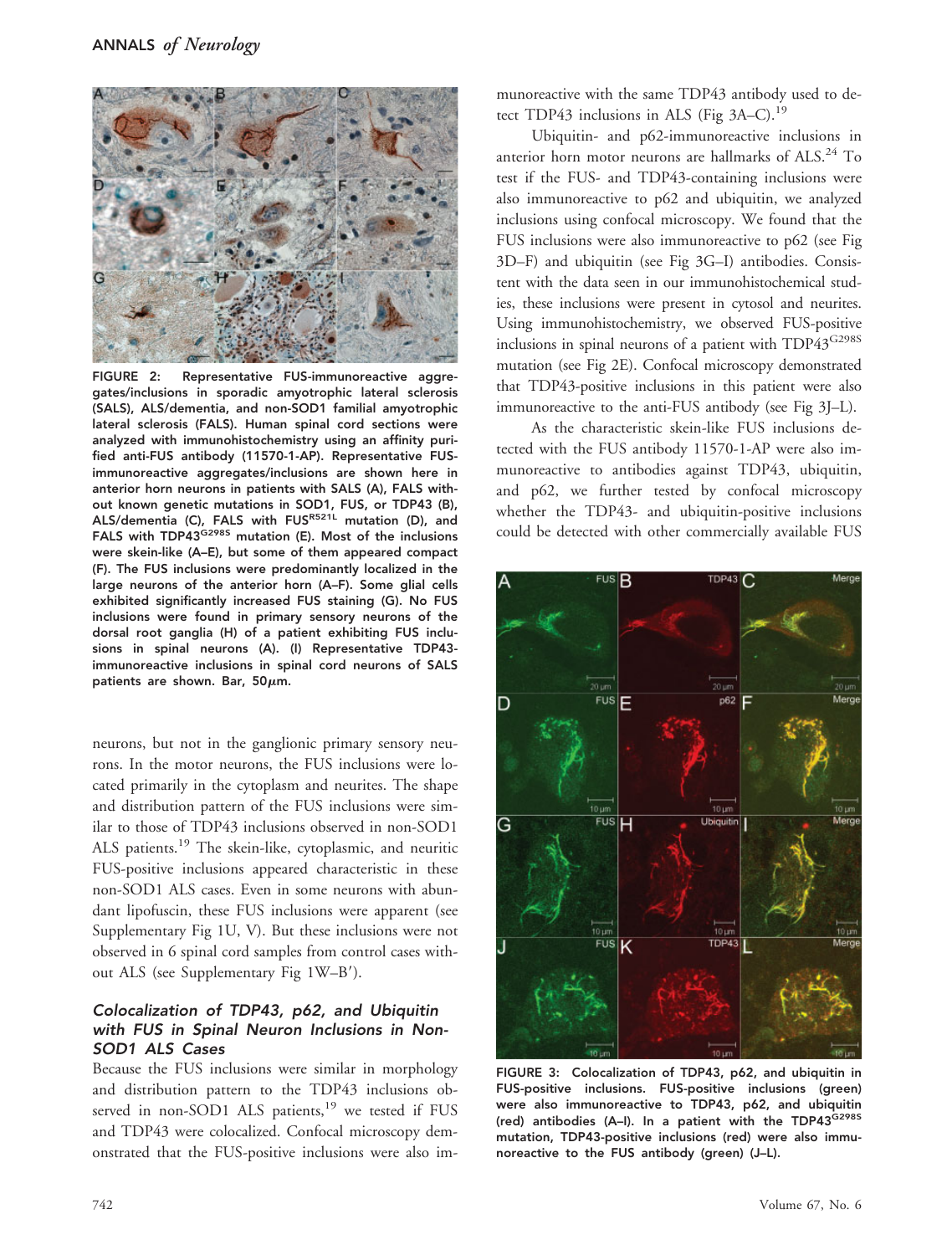antibodies. Consistent with immunohistochemistry, HPA008784 also recognized the skein-like and TDP43 positive inclusions (Fig 4A–C). In addition, the TDP43 positive inclusions were also positive with FUS monoclonal antibody sc-47711 (see Fig 4D–F). However, the 11570-1-AP antibody yielded apparently stronger FUS immunofluorescence (IF) intensity than the other 2 (see Figs 3 and 4 and Supplementary Fig 3). In approximately two-thirds of the cells with TDP43-positive inclusions, the FUS IF signals yielded by HPA008784 and sc-47711 were colocalized with strong TDP43 signals, but they were less robust when TDP43 signals were weak (see Supplementary Fig 3D–I). The other FUS antibodies, however, did not show apparent costaining (see Supplementary Fig 3J–R and Supplementary Table). We also observed nuclear staining of FUS in some cells where FUS and TDP43 inclusions were present, although nuclear staining of the TDP43 were not apparent (see Supplementary Fig 3D–F). Notably, the antibodies



FIGURE 4: Confocal analysis of the FUS pathology with different FUS antibodies. The representative FUS pathology is shown with FUS antibodies HPA008784 (A–C) and sc-47711 (D–F) in spinal neurons of sporadic amyotrophic lateral sclerosis cases. The ubiquitin-positive inclusions in atypical frontotemporal lobar degeneration with neuronal inclusions composed of an unidentified ubiquitinated protein were immunoreactive to FUS antibody (G–I), but not to TDP43 antibody (J–L).



FIGURE 5: Western blots with antibodies to FUS and TDP43. Twenty micrograms of protein from spinal cord homogenates of amyotrophic lateral sclerosis (ALS) patients were loaded and blotted using affinity-purified rabbit antihuman FUS polyclonal antibody 11570-1-AP (A) and anti-TDP43 antibody (B). (A) Lane 1, lysate of THP-1, a human monocytic leukemia cell line (sc-2238, Santa Cruz Biotechnology); (B) lane 1, lysate of transiently transfected HEK293 cells overexpressing TDP43; (A, B) lane 2, blank; lanes 3–5, spinal cord homogenates from patients with sporadic ALS; lane 6, spinal cord homogenates from a patient with FUSR521L mutation. A single FUS band of the expected size (A) and multiple TDP43 bands (B) detected with each antibody are indicated with arrows. Molecular weight (MW) is indicated on the left in kilodaltons. Lower panel, actin control.

HPA008784 and sc-47711, which recognize the inclusions, are raised using 2 separate polypeptides that are 61 amino acids apart (Supplementary Fig 4).

#### FUS pathology is independent of TDP43 pathology in aFTLD-U

Most cases of frontotemporal dementia (FTD) are associated with inclusions containing TDP43. Recently, a subgroup of approximately 10% FTD cases has been described, which presents an unusual clinical phenotype and pathology characterized by frontotemporal lobar degeneration with neuronal inclusions composed of an unidentified ubiquitinated protein (atypical FTLD-U, aFTLD-U).25 The inclusions in aFTLD-U are positive for ubiquitin and FUS, but are negative for TDP43 (aFTLD-U or FTLD-FUS). $25$  To test if FUS-positive inclusions are the result of cross-reactivity of tested FUS antibodies to TDP43, we analyzed hippocampus sections of 2 patients with aFTLD-U. Consistent with previous  $data<sub>25</sub>$  we found that pronounced oval or crescentic ubiquitin-positive inclusions in the dentate granule cells of the hippocampus were strongly immunoreactive with the FUS antibody 11570-1-AP (see Fig 4G–I). However, these FUS-positive inclusions were negative for TDP43 (see Fig 4J–L). Western blot using antibody 11570-1-AP showed a single band of the expected size that did not overlap with the TDP43 bands (Fig 5).

The robust immunoreactivity of the well-defined in-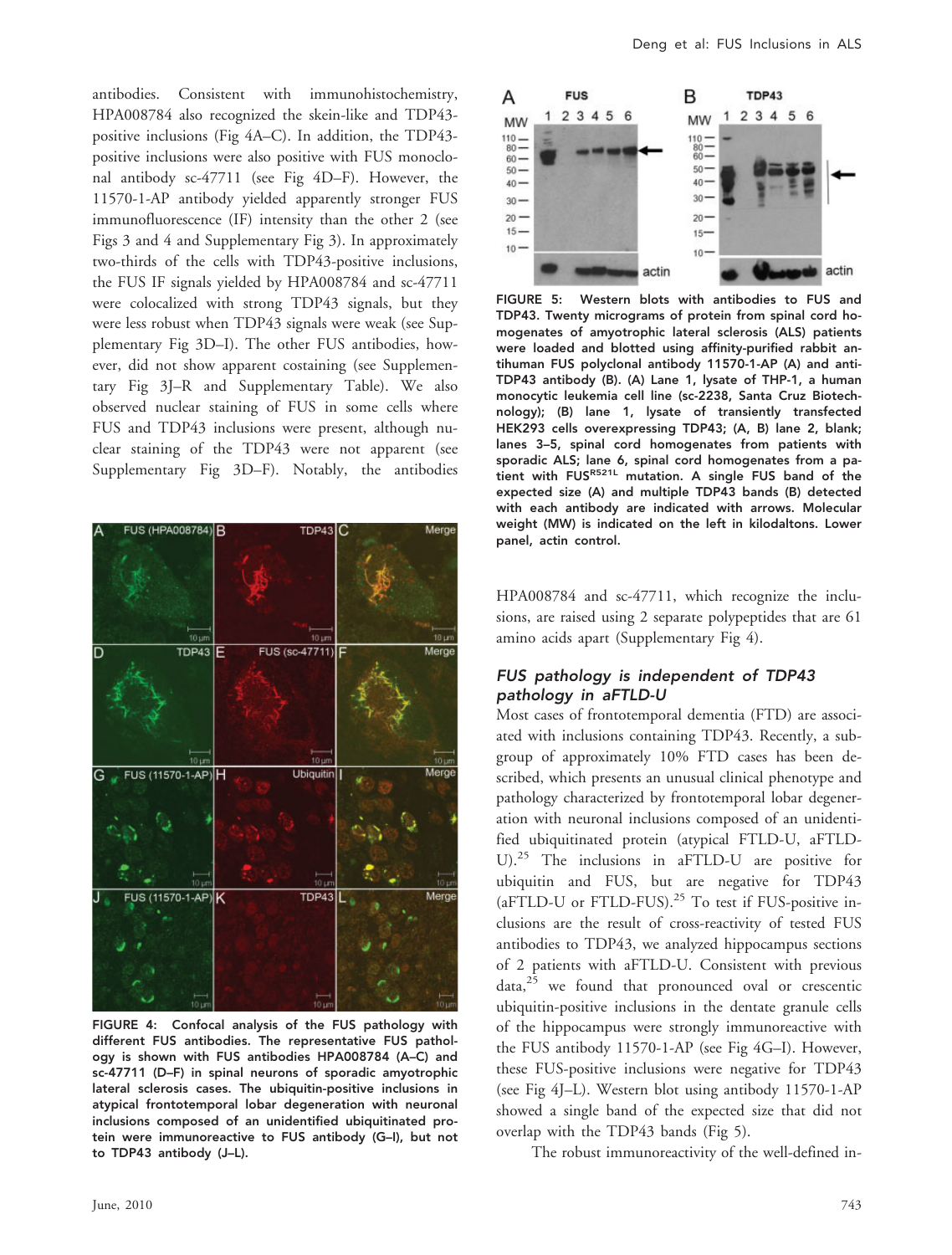

FIGURE 6: Sensitivity of FUS antibodies for detection of the FUS inclusions in atypical frontotemporal lobar degeneration with neuronal inclusions composed of an unidentified ubiquitinated protein (aFTLD-U). Confocal microscopy shows the hippocampal sections from 2 aFTLD-U cases stained with antibodies against ubiquitin and FUS.

clusions observed with 11570-1-AP in the FTLD-FUS led us to further evaluate the sensitivity of the other FUS antibodies to the inclusions in the FTLD-FUS cases. Consistent with the data obtained from spinal cord sections, the HPA008784 yielded strong signals, and the sc-47711 generated moderate signals (Fig 6). In addition, A300- 302A also yielded moderate signals, and the ab23439 revealed weak signals. The other 4 antibodies (sc-25540,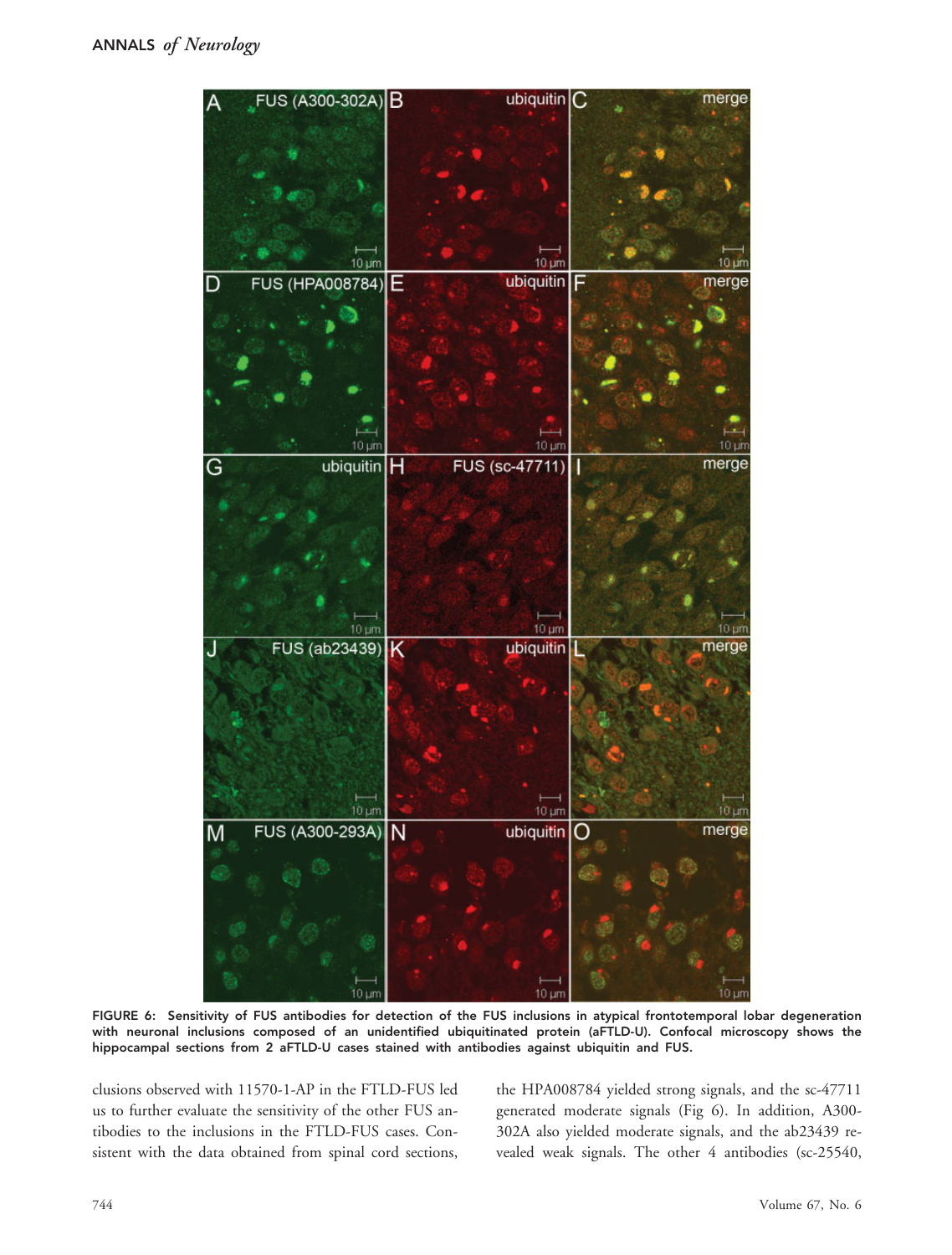A300-292, A300-293, and A300294) did not show apparent signals on the ubiquitin-positive inclusions (see Fig 6M–O, and Supplementary Table).

#### Antigen Retrieval-Related Detection of FUS Pathology

FUS does not share homology with TDP43 at the protein level. We observed FUS-positive inclusions in SALS and non-SOD1 ALS using 3 of the 9 antibodies tested in this study. Although the epitopes of 11570-1-AP overlap or partially overlap with those of antibodies HPA008784 and sc-47711, the antibodies HPA008784 and sc-47711 have been raised using 2 separate polypeptides without any overlap and are 61 amino acids apart in different species of hosts (see Supplementary Fig 4). Moreover, sc-47711 is a monoclonal antibody. These FUS antibodies also detected FUS inclusions in FTLD-FUS, where TDP-43 inclusions were absent. Immunoblot using antibody 11570-1-AP, which is raised using the longest polypeptide of the FUS, showed a single band that did not overlap with the TDP43 bands. These data suggest that the presence of the inclusions immunoreactive to FUS antibodies is unlikely due to cross-reactivity of the FUS antibodies to TDP-43; rather, FUS is a component of the inclusions.

The FUS pathology in spinal cord has been previously evaluated using immunostaining, and FUS-positive inclusions have not been identified in SALS and non-FUS ALS cases.8,25,26 In our previous studies of SOD1 inclusions in spinal cord of SOD1-linked FALS patients and SOD1 transgenic mice, we observed that antigen retrieval methodology played an essential role in detection of SOD1 inclusions in lower motor neurons,  $2^{1,22}$  especially in some human cases (unpublished data). We compared 3 antigen retrieval protocols: boiling and microwave, which are most commonly used, and high-pressure decloaking chamber. We found that antigen retrieval using the highpressure decloaking chamber was the most efficient in detection of SOD1 inclusions, and have therefore adopted this protocol as the routine method for antigen retrieval.21,22 Because other studies failed to show FUS pathology in SALS using microwave protocol for antigen retrieval,8,25,26 we assumed that in addition to the sensitivity of the antibodies, antigen retrieval methodology may be an important factor for influencing the detection of FUS-positive inclusions. To test this possibility, we compared boiling and microwave protocols to the high-pressure decloaking chamber protocol using spinal cord sections from SALS cases. We observed that the FUS-positive inclusions were only observed when the high-pressure decloaking chamber protocol was used, and the ubiquitin- and p62-positive inclusions were consistently negative for FUS when boiling or microwave protocol was used (Fig 7A–L). However, the ubiquitin-, p62-, and TDP43-positive inclusions were consistently observed with all 3 antigen retrieval protocols (see Fig 7A–P).

### FUS Pathology in the Brain of FTLD-TDP43 with or without Progranulin Mutations, and ALS/Dementia

We further tested frontal lobe sections from 4 FTLD cases with different progranulin mutations and another 5 FTLD cases without progranulin mutations. We observed that ubiquitin- and TDP43-immunoreactive inclusions were also positive for FUS, although the inclusions were



FIGURE 7: Effect of the antigen retrieval protocols on detection of the inclusions. The representative ubiquitinpositive (A–F) and p62–positive (G–L) inclusions in spinal neurons of sporadic amyotrophic lateral sclerosis cases were not apparently FUS-positive when antigen was retrieved using either boiling (A–C and G–I) or microwave (D–F and J–L) protocol. (M–P) Representative TDP43- and ubiquitin-positive inclusions are shown with microwave antigen retrieval protocol.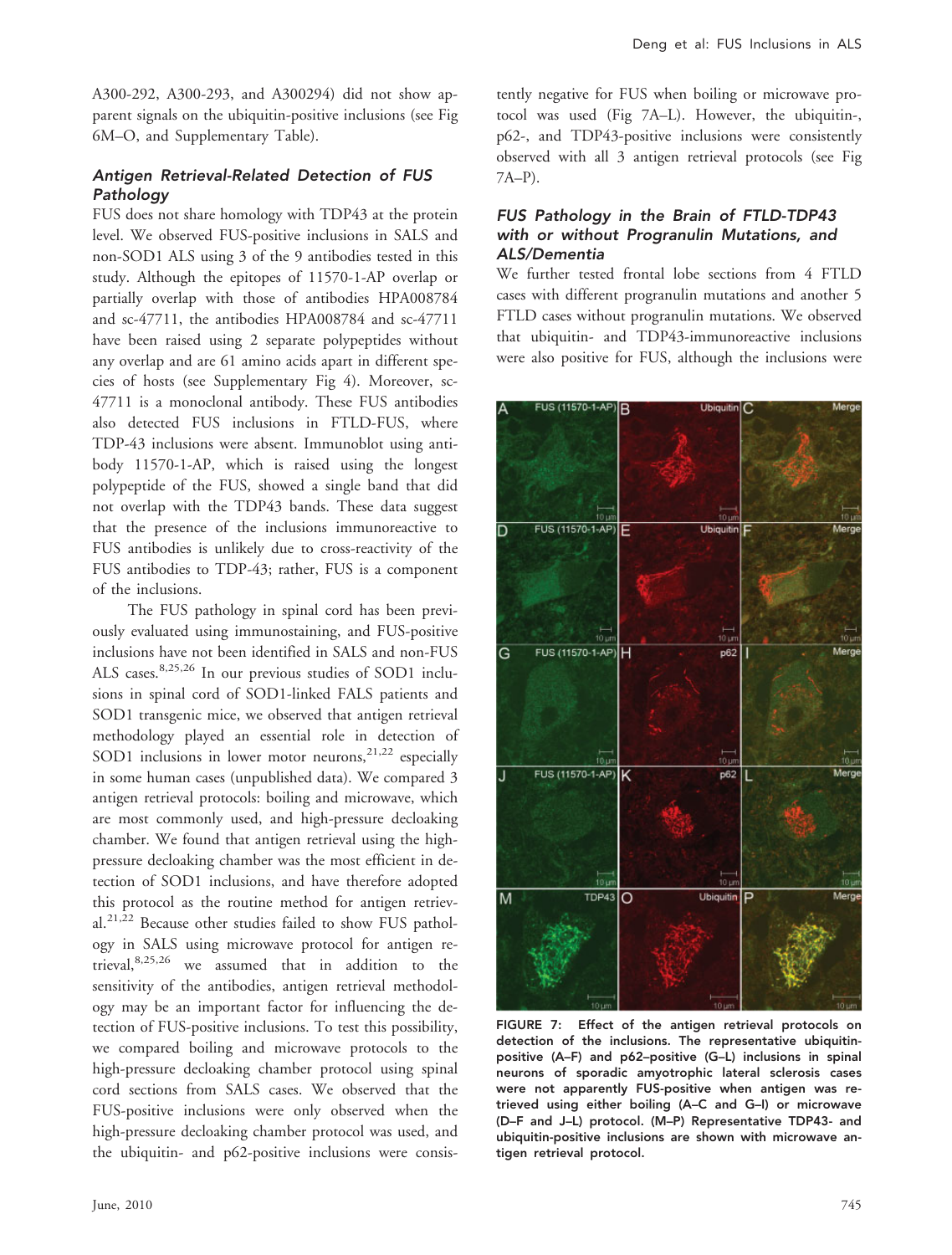rare in these cases (Supplementary Fig 5A–F). In sections of the neocortex and hippocampus from 3 ALS/dementia patients, rare ubiquitin-positive inclusions were also positive for FUS (see Supplementary Fig 5G–L), but the FUS-immunoreactivity of the ubiquitin-positive inclusions in granule cells of hippocampal dentate gyrus appeared to be less intense compared to those in FTLD-FUS cases (see Supplementary Fig 5J–L). We also examined brain sections from frontal and hippocampal regions from 5 control cases without dementia, ranging in age from 56 to 75 years. We did not observe FUSpositive inclusions in those cases.

## **Discussion**

In this study, we observed FUS-positive inclusions in anterior horn neurons and their neurites in spinal cord of 52 SALS cases, 10 ALS/dementia cases, 1 case each with TDP43 or FUS mutation, and other 10 FALS cases with unknown genetic defects, but not in 4 cases with SOD1 mutations or SOD1-ALS transgenic mice. These data indicate that the FUS inclusions are involved not only in mutant FUS-linked FALS, but also in sporadic ALS and non-SOD1 FALS, representing a new finding with potentially significant implications.<sup>8,27</sup> These data suggest that the pathogenic pathway of mutant SOD1-mediated ALS is largely independent from other forms of ALS, including mutant FUS-linked ALS. We then explored possible explanations for the apparent discrepancy between our data and previous reports, in which FUS-positive inclusions were not observed in SALS or FALS without FUS mutation.8,25,26 We found that the high pressure decloaking chamber technique might be more effective than boiling and microwave methods for antigen retrieval of FUS in the inclusions. Although the discrepancy in the immunostaining remains to be further studied, our data suggest that the FUS in the inclusions of spinal motor neurons may have a conformation that requires optimized conditions such as efficient antigen retrieval or that FUS may be a less abundant component in the inclusions compared to TDP43.

Three of the 9 antibodies to FUS evaluated in the present study can be used for detection of FUS inclusions in spinal cord sections by immunostaining. The 11570- 1-AP yielded the most robust signals. The HPA008784 also revealed FUS signals, but less robust than the 11570- 1-AP. These 2 antibodies were generated using much longer polypeptides as immunogens (349 and 128 amino acids, respectively). The other polyclonal antibodies generated using much shorter polypeptides failed to detect FUS inclusions in ALS with immunostaining. A monoclonal antibody sc-47711 could also be used to detect FUS inclusions by immunofluorescence, but not by immunohistochemistry. This antibody was generated using the C-terminal half of FUS, but the epitope remains to be mapped. In ALS cases, both FUS and TDP43 were present in the inclusions. However, the presence of FUS in TDP43-negative inclusions in the aFTLD-U cases suggests that neuronal FUS pathology is independent of TDP43 pathology, at least in aFTLD-U. Although we did not observe apparent FUS-positive inclusions in non-SOD1 ALS cases with 6 other antibodies in this study, optimization of the immunostaining method may further increase the sensitivity for detection of the FUS pathology with other FUS antibodies.

A previous report demonstrated TDP43/ubiquitin inclusions in all evaluated cases of SALS, ALS/ dementia, and SOD1-negative FALS.<sup>19</sup> Our data support this observation. Confocal analysis demonstrated that the FUS-immunoreactive inclusions were also immunoreactive with antibodies to TDP43, ubiquitin, and p62. Our study indicated that the FUS/TDP43/ubiquitin/p62 positive inclusions are a common feature in SALS, ALS/ dementia, FUS or TDP43 mutation-linked FALS, and other SOD1-negative FALS. These data suggest that SALS, ALS/dementia, FUS or TDP43 mutation-linked FALS, and other SOD1-negative FALS may share a common downstream pathway in the pathogenesis of motor neuron degeneration, although the initial cause of disease in each specific case may differ. Obviously, SOD1-linked ALS appears to have a pathogenic pathway that is independent, at least in part, from other forms of ALS.

The presence of FUS pathology in sporadic and most familial forms of ALS parallels that of TDP43 in ALS,  $\beta$ -amyloid in Alzheimer disease and  $\alpha$ -synuclein in Parkinson disease. Like TDP43, B-amyloid, and  $\alpha$ -synuclein, FUS is involved in the formation of inclusions in sporadic disease, although genetic mutations only account for a small fraction of the familial form of these disorders. Moreover, FUS pathology has recently been identified in aFTLD-U, $^{25}$  neuronal intermediate filament inclusion disease, $26$  and basophilic inclusion body disease.<sup>28</sup> We showed FUS pathology in FTLD with or without progranulin mutations, as well as ALS/ dementia. These data suggest that post-translational modification of FUS is involved in a wider range of neurodegenerative disorders in addition to motor neuron degeneration in ALS.

The TDP43 and FUS are multifunctional proteins with DNA/RNA binding properties. They have been implicated in transcription, splicing, and transport of RNA, protein translation, microRNA biogenesis, apoptosis, and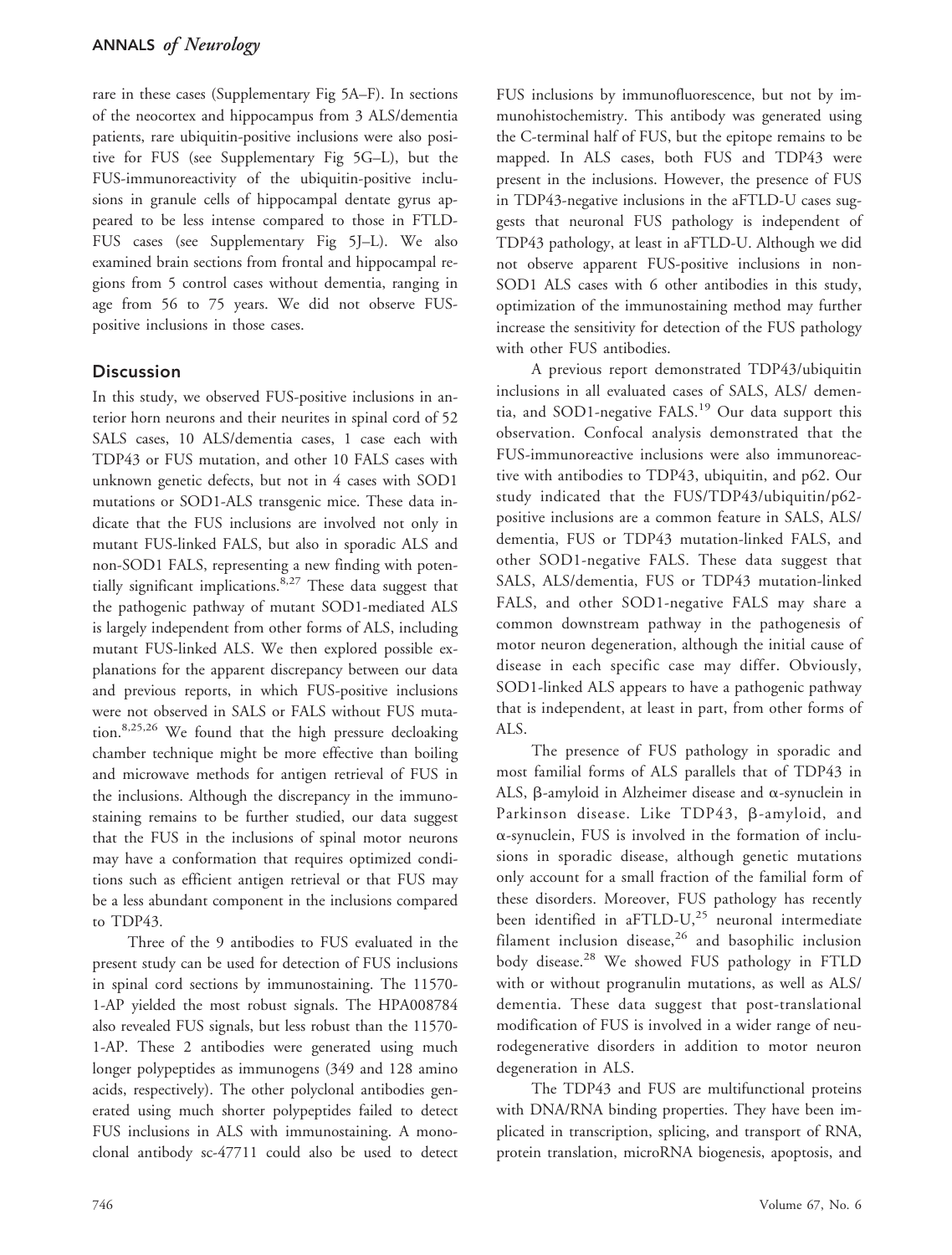cell division.<sup>29,30</sup> The pathogenetic mechanisms by which FUS mutations cause motor neuron degeneration remain to be elucidated. It is not clear whether these FUS/ TDP43/ubiquitin/p62-positive inclusions per se present as toxic components to motor neurons, or if the formation of inclusions sequesters and thereby deprives neurons of other essential proteins, or RNA, or whether some other mechanism exists. Transgenic and knockout animal models may help address these issues. A previous study demonstrated that FUS-deficiency (FUS<sup>-/-</sup>) leads to perinatal death in mice, whereas heterozygous mice  $(FUS^{+/-})$  appear to have normal phenotype, $31$  favoring but not proving the hypothesis that mutations in FUS cause the disease through a gain of function mechanism. Colocalization of FUS and TDP43 in neuronal inclusions raises the possibility that interactions of FUS and TDP43 with other cellular components may be a common theme in motor neuron degeneration in most, if not all, SOD1-negative forms of ALS. Investigation of the common pathway involving these posttranslationally modified proteins may offer a novel avenue for developing therapies for most forms of ALS and related disorders. We believe that demonstration of FUS, along with TDP43 in SALS, non-SOD1 ALS, and ALS/dementia, is a major step forward in formulating a common pathogenetic pathway for these disorders.

#### Acknowledgment

This study was supported by the National Institutes of Health (grant NS050641), Les Turner ALS Foundation, Vena E. Schaff ALS Research Fund, Harold Post Research Professorship, Herbert and Florence C. Wenske Foundation, David C. Asselin MD Memorial Fund, and Les Turner ALS Foundation/Herbert and Florence C. Wenske Professorship to T.S. K.A. is a post-doctoral fellow of Blazeman Foundation for ALS.

We thank the following for retrieval of the autopsy tissues: M. Myers, R. Macke, P. C. Allen, C. M. Hulette, J. S. Lewis, and C. R. Miller. We thank J. Caliendo for proofreading the manuscript.

#### Potential Conflicts of Interest

Nothing to report.

#### References

- 1. Deng HX, Hentati A, Tainer JA, et al. Amyotrophic lateral sclerosis and structural defects in Cu,Zn superoxide dismutase. Science 1993;261:1047–1051.
- 2. Rosen DR, Siddique T, Patterson D, et al. Mutations in Cu/Zn superoxide dismutase gene are associated with familial amyotrophic lateral sclerosis. Nature 199;362:59-62.
- 3. Kabashi E, Valdmanis PN, Dion P, et al. TARDBP mutations in individuals with sporadic and familial amyotrophic lateral sclerosis. Nat Genet 2008;40:572–574.
- 4. Sreedharan J, Blair IP, Tripathi VB, et al. TDP-43 mutations in familial and sporadic amyotrophic lateral sclerosis. Science 2008; 319:1668 –1672.
- 5. Van Deerlin VM, Leverenz JB, Bekris LM, et al. TARDBP mutations in amyotrophic lateral sclerosis with TDP-43 neuropathology: a genetic and histopathological analysis. Lancet Neurol 2008;7:409 – 416.
- 6. Pasinelli P, Brown RH. Molecular biology of amyotrophic lateral sclerosis: insights from genetics. Nat Rev Neurosci 2006;7: 710 –723.
- 7. Kwiatkowski TJ Jr, Bosco DA, Leclerc AL, et al. Mutations in the FUS/TLS gene on chromosome 16 cause familial amyotrophic lateral sclerosis. Science 2009;323:1205–1208.
- 8. Vance C, Rogelj B, Hortobagyi T, et al. Mutations in FUS, an RNA processing protein, cause familial amyotrophic lateral sclerosis type 6. Science 2009;323:1208 –1211.
- 9. Belzil VV, Valdmanis PN, Dion PA, et al. Mutations in FUS cause FALS and SALS in French and French Canadian populations. Neurology 2009;73:1176 –1179.
- 10. Corrado L, Del Bo R, Castellotti B, et al. Mutations of FUS Gene in Sporadic Amyotrophic Lateral Sclerosis. J Med Genet 2010; 47:190 –194.
- 11. Drepper C, Herrmann T, Wessig C, et al. C-terminal FUS/TLS mutations in familial and sporadic ALS in Germany. Neurobiol Aging [published online ahead of print December 15, 2009].
- 12. Groen EJ, van Es MA, van Vught PW, et al. FUS mutations in familial amyotrophic lateral sclerosis in the Netherlands. Arch Neurol 2010;67:224 –230.
- 13. Lai SL, Abramzon Y, Schymick JC, et al. FUS mutations in sporadic amyotrophic lateral sclerosis. Neurobiol Aging [published online ahead of print February 4, 2010].
- 14. Tateishi T, Hokonohara T, Yamasaki R, et al. Multiple system degeneration with basophilic inclusions in Japanese ALS patients with FUS mutation. Acta Neuropathol 2010;119:355–364.
- 15. Lansbury PT, Lashuel HA. A century-old debate on protein aggregation and neurodegeneration enters the clinic. Nature 2006; 443:774 –779.
- 16. Leigh PN, Whitwell H, Garofalo O, et al. Ubiquitinimmunoreactive intraneuronal inclusions in amyotrophic lateral sclerosis. Morphology, distribution, and specificity. Brain 1991; 114(pt 2):775–788.
- 17. Lowe J. New pathological findings in amyotrophic lateral sclerosis. J Neurol Sci 1994;124(suppl):38 –51.
- 18. Shibata N, Hirano A, Kobayashi M, et al. Intense superoxide dismutase-1 immunoreactivity in intracytoplasmic hyaline inclusions of familial amyotrophic lateral sclerosis with posterior column involvement. J Neuropathol Exp Neurol 1996;55:  $481 - 490.$
- 19. Mackenzie IR, Bigio EH, Ince PG, et al. Pathological TDP-43 distinguishes sporadic amyotrophic lateral sclerosis from amyotrophic lateral sclerosis with SOD1 mutations. Ann Neurol 2007;61: 427– 434.
- 20. Neumann M, Sampathu DM, Kwong LK, et al. Ubiquitinated TDP-43 in frontotemporal lobar degeneration and amyotrophic lateral sclerosis. Science 2006;314:130 –133.
- 21. Deng HX, Shi Y, Furukawa Y, et al. Conversion to the amyotrophic lateral sclerosis phenotype is associated with intermolecular linked insoluble aggregates of SOD1 in mitochondria. Proc Natl Acad Sci U S A 2006;103:7142-7147.